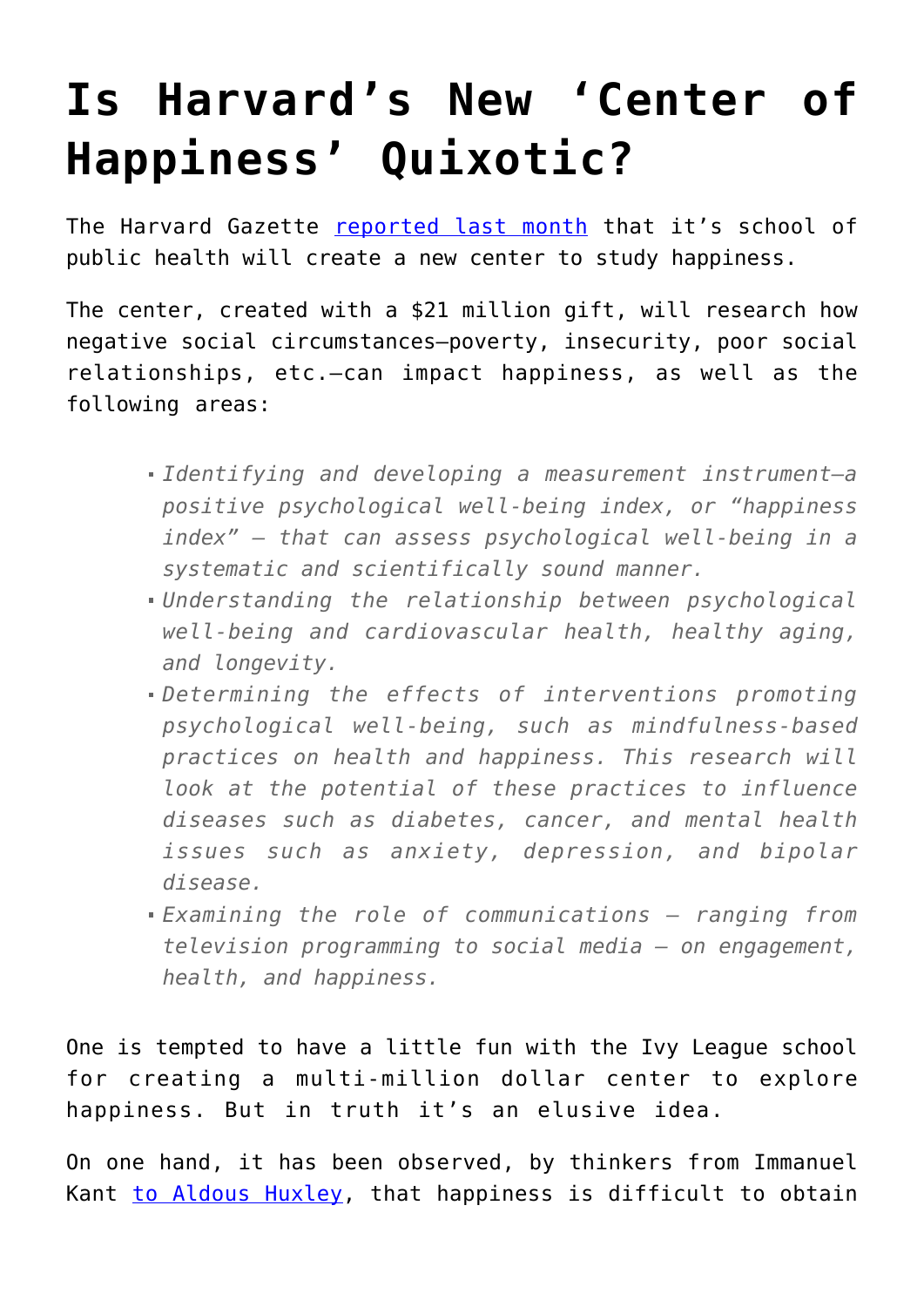## in conscious pursuit. As Kant said:

*"It is not right for men to seek happiness or to wish to be happy. Rather, they should wish so to conduct their lives that they deserve to be happy."*

On the other, research shows that [the subconscious mind](https://www.intellectualtakeout.org/blog/unhappy-it-might-be-sign-intelligence) often works to undermine our happiness.

The Greek philosopher Aristotle was one of the earliest thinkers to seriously attempt to define what happiness is. Here is what he said happiness is *not*:

*Happiness does not lie in amusement; it would, indeed, be strange if the end were amusement, and one were to take trouble and suffer hardship all one's life in order to amuse oneself. For, in a word, everything that we choose we choose for the sake of something else-except happiness, which is an end. Now to exert oneself and work for the sake of amusement seems silly and utterly childish. But to amuse oneself in order that one may exert oneself, as Anacharsis puts it, seems right; for amusement is a sort of relaxation, and we need relaxation because we cannot work continuously.* 

## Aristotle also tells us work is not the end ("the *telos")* of happiness:

*Just as war is for the sake of peace, so work is for the sake of leisure and what is necessary and useful is for the sake of what is noble…*

*One should be able to work and go to war, but should rather prefer to remain at peace and be at leisure, and accordingly, one should act with a view to what is necessary and useful, but, more so, with a view to what is noble…*

## So where does happiness lie?